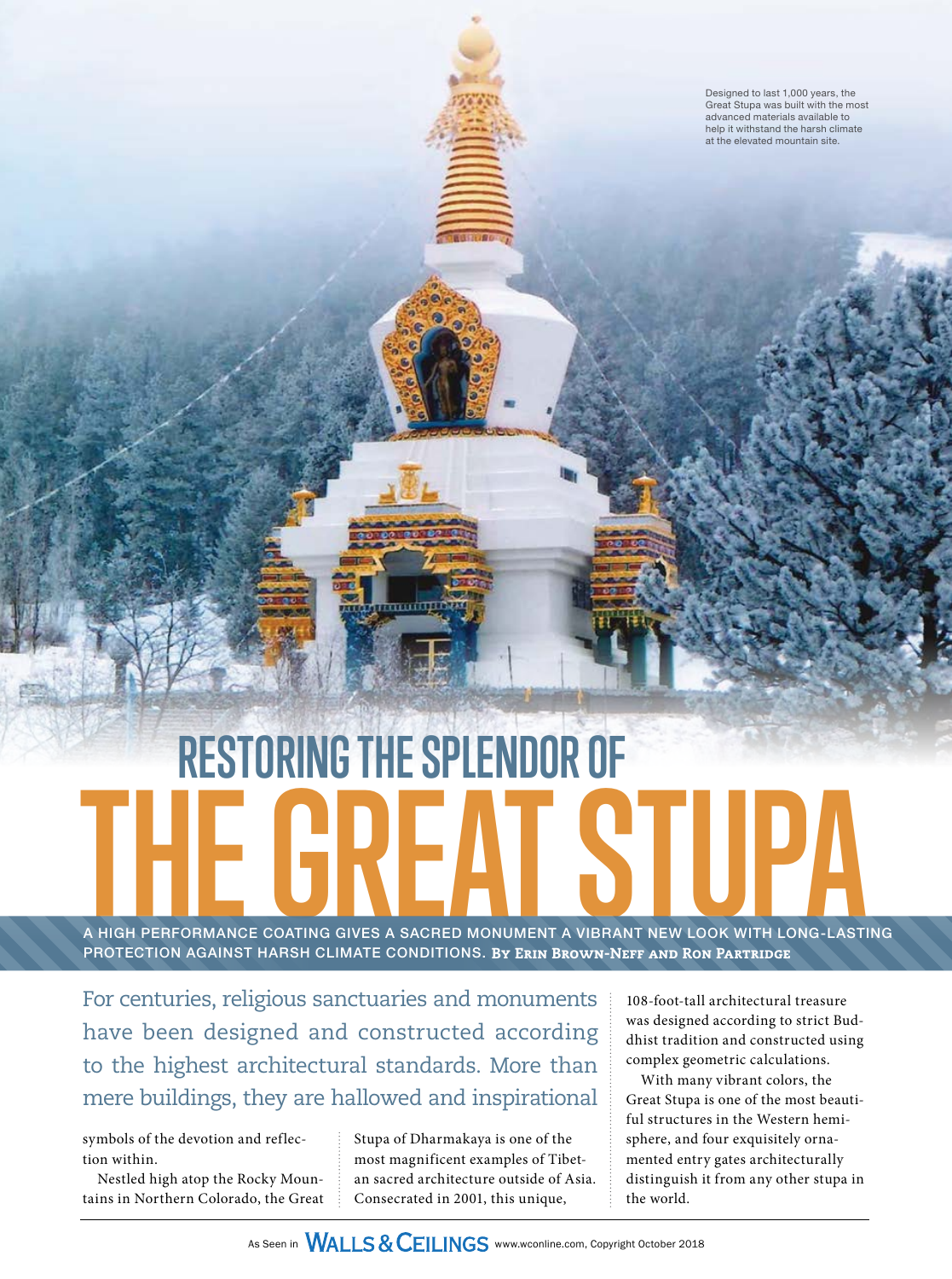# **RESTORING THE SPLENDOR OF THE GREAT STUPA**

# Extreme Weathering **Environment**

Designed to last 1,000 years, the Great Stupa was built with a specially designed concrete to help it endure the dramatic freeze-thaw cycles and harsh climate at the site's 8,000-foot elevation. These extreme weather conditions especially radical temperature swings and intense UV light—are also particularly tough on paint, prompting lowerquality, less-durable formulations to peel, flake, fade, and degrade more rapidly than a premium high-performance protective coating.

The team responsible for preserving the facade of the Great Stupa recently determined that the exterior coating applied 11 years ago—a good-quality acrylic latex paint—had reached the end of its service life, resulting in a dramatic weathering and dulling of the colorful gateways. "There was very noticeable fading of the beautiful archways, and the coating was chipping and flaking on the support columns," says Bob King, project manager for the Great Stupa restoration team. "It was clearly time to restore the concrete gateways to their former glory as their overall appearance was very dull and significantly faded."

### Desired Long-lasting Protection

A primary goal of the Great Stupa restoration project was to find and apply a best-in-class architectural coating that would provide long-term durability, extreme weatherability, and outstanding resistance to dirt/dust pickup in the



Restoring the dramatic gateways with a high-performance protective coating was overdue, as the paint on the intricately ornamented arches and support columns was significantly faded, chipping and flaking.

harsh high-altitude climate conditions. "It takes a very long time to perform the restoration work on the gateways, which makes coating longevity extremely important," says King. "If we can recoat the structure half as often, we are saving an enormous amount of man-hours of labor."

Vibrancy and color were also important considerations in the coating selection according to Joshua Mulder, director of art and design for the Great Stupa restoration team. "We wanted to make the gateways look as beautiful as we could and for the rejuvenated look to radiate brightness and richness for a very long time," he says.

# High-performance Coating Solution

After researching various high-quality architectural finishes, the maintenance team decided that an ultradurable product from APV Engineered Coatings, called NeverFade Façade Restoration Coatings, offered the optimal performance properties needed for protecting the building facade and preserving color vibrancy in the harsh climate.

"We were impressed with the coating system's extreme weatherability and extended service life performance, which is backed up with a 15-year product and labor warranty against color fading from the manufacturer," says Richard Assaly, lead painter for the Great Stupa project team. "It was the ideal solution to meet the challenging goals of the restoration work."

Available in eggshell and semigloss sheens, plus custom-color matching, NeverFade Original Topcoat is engineered specifically for concrete, stucco, masonry, and other



Painting the many different ornamental shapes was a very slow process due to the precision required and the team's high standards of perfection.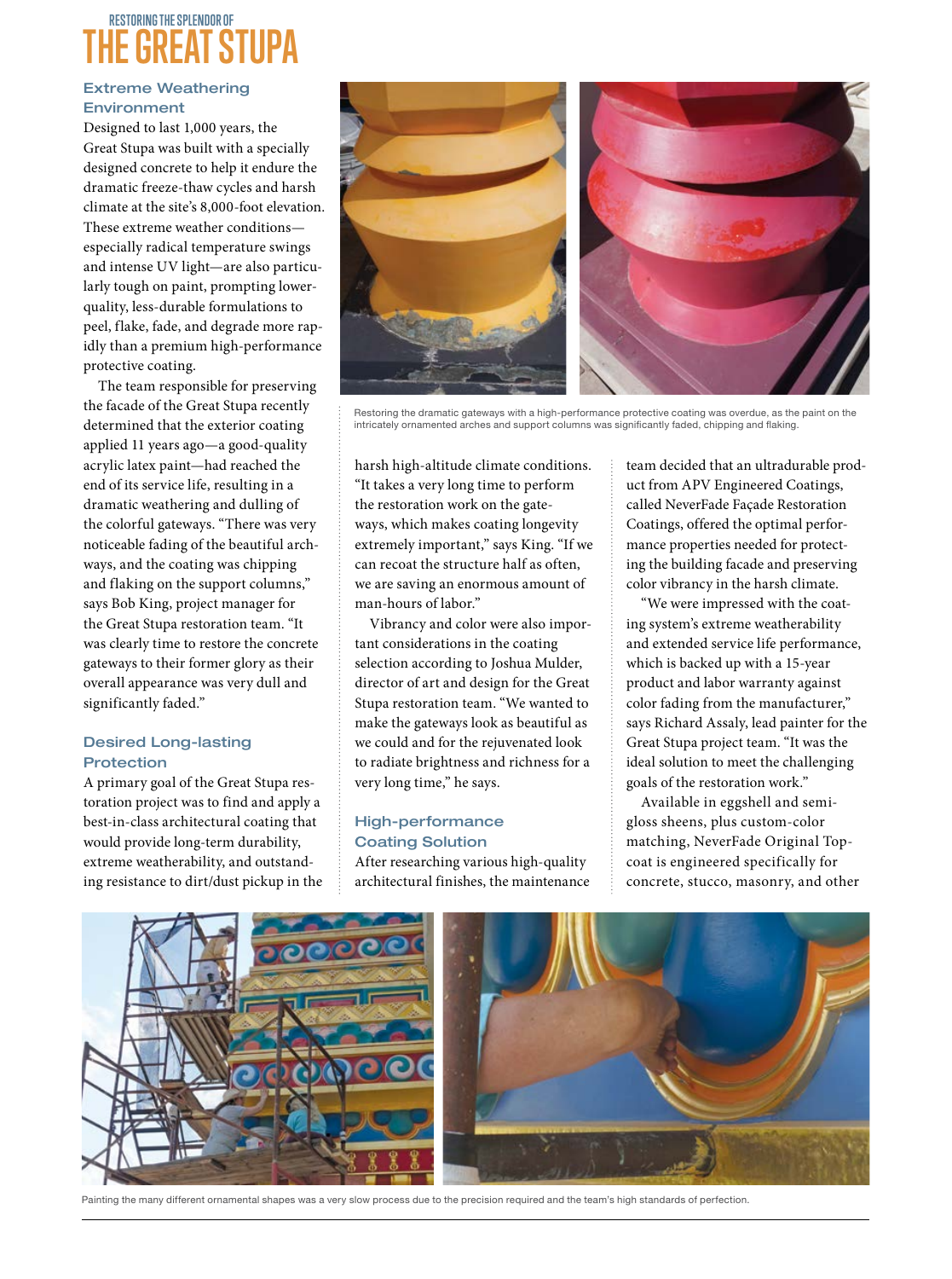

The splendor of the first completed gateway has been fully restored with a vibrant, colorful and ultradurable Kynar Aquatec®-based NeverFade® coating that will protect this architectural treasure for many years to come.

composite building materials. The product is based on Kynar Aquatec emulsions, which are used in highperformance architectural coatings for keeping building facades looking vibrant and appealing. Developed by Arkema Inc., this water-based PVDF fluoropolymer technology provides the same long-lasting durability, extreme weatherability, and colorretention properties as Kynar 500 resin-based coatings, which can withstand extended exposure to temperature extremes, ultraviolet rays, and other aggressive climate conditions.

#### Challenging Application Goes **Smoothly**

Based on color cards provided by the Great Stupa's facade-restoration team, APV Engineered Coatings created 15 vibrant custom colors of the NeverFade coating for the project—four colors for the columns and eleven colors for the gateway's ornamental design elements.

While NeverFade coatings typically are applied by manufacturer-approved or certified contractors, in this instance, the Great Stupa assembled a

team of volunteers to handle the job. Prior to applying the topcoat, workers pressure-cleaned the concrete substrate and made sure no chalking was left on the surface. Over the course of a week in the summer of 2018, the painting crew reached a preliminary goal of restoring one gateway and about 25 percent of a second gateway. Project manager King explained that the painting was a very slow process due to the precision required and the team's high standards of perfection. "We were applying the coating with very small brushes and there were a lot of cut-ins, multiple colors to work with, and many different ornamental shapes," he says.

According to lead painter Assaly, the one-component coating was very userfriendly and easy to apply. "The product has wonderful flowability and workability," he says. "The colors were so vibrant and rich that as each painter applied the coating, the luscious color just jumped out at them and they were astonished."

#### Long-lasting Beauty Restored

With the makeover of one entry gate complete, the Great Stupa's maintenance team will turn its attention to restoring the other three gateways to their former splendor with the high-performance NeverFade Original Topcoat product.

"We are strongly committed to maintaining this sacred, colorful monument to the utmost degree of perfection that we can, which is why we are so pleased to have used this high-quality coating system to keep it crisp, vibrant, and beautiful for many years ahead," says Mulder. "When visitors see the newly restored gateway, they'll find it very easy to appreciate the freshness and radiance of the new coating." **W&C**

#### — Erin Brown-Neff and Ron Partridge —

Erin Brown-Neff is director of marketing and business development at APV Engineered Coatings. She can be contacted at EBrown@apvcoatings.com / 330-773-8911 x244. Ron Partridge is senior account manager, coatings North America, at Arkema Inc. He can be contacted at ron.partridge@arkema.com / 484-678-7243.